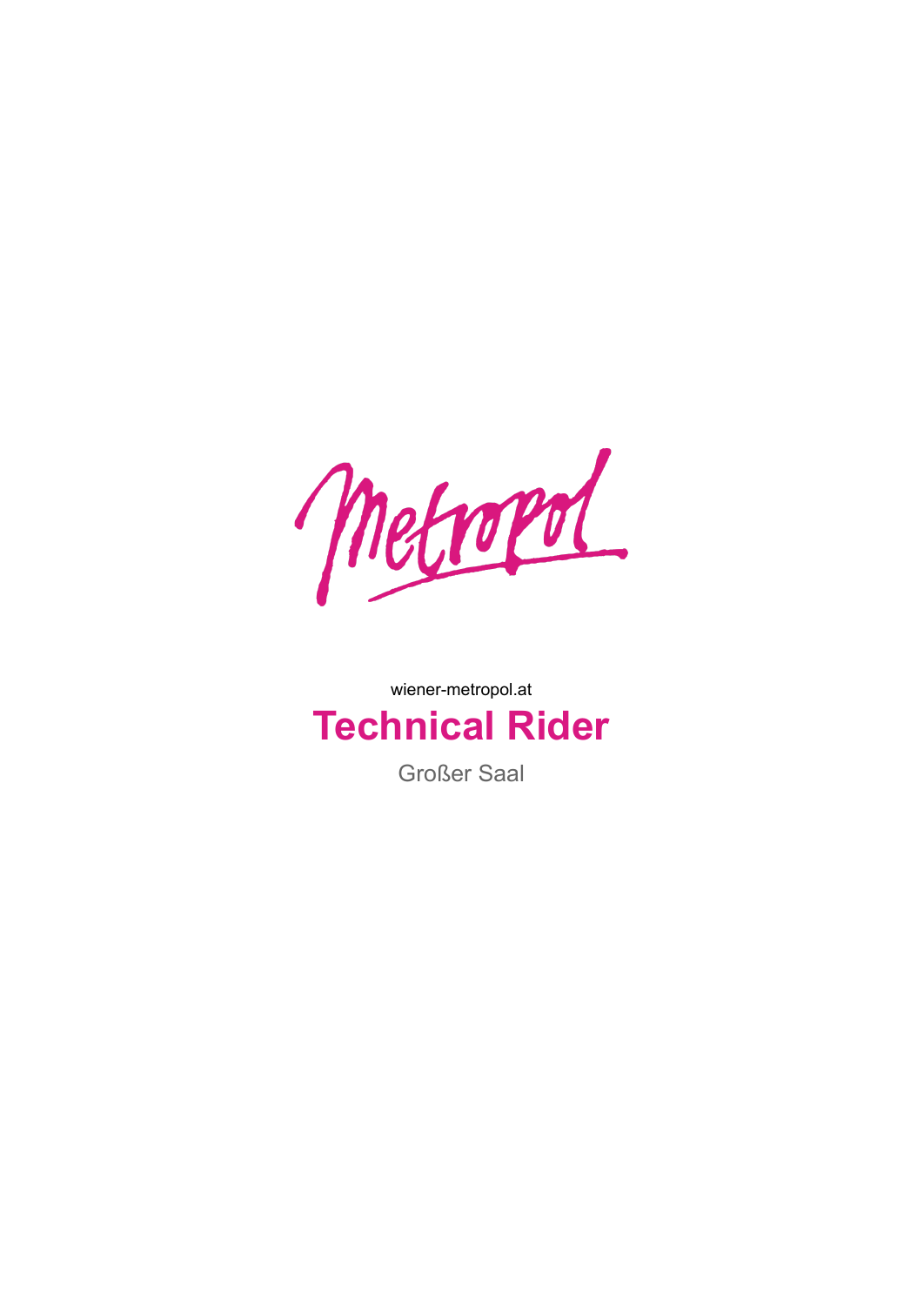

# **Sound**

### PA System

 x Alcons RR 12 x Alcons BF 302 mkII x Alcons Sentinel 10 Amp x 15"/2" (Center / Sidefills) x LabGruppen FP 2600 x Bittner 4x 1400 x Xilica XD 4080 Controller

### FoH

1 x Innovason Eclipse Console (96in/96out – physical) 1 x Denon DN-C680 CD Player 2 x Sonible ml:1

### **Monitoring**

7 x D& B 1220 Wedge x Bittner 4ch. 4x 1400 x Xilica XD 4080 x EAW SM 400 x LabGruppen LAB 1600 x LabGruppen LAB 4000 x EAW MX200i

### **Mics**

#### **AKG:**

C414, C214, C451, C460, C480, C411, C518, C519, C 300 Blueline (CK93), C3000 C535, C636, C5,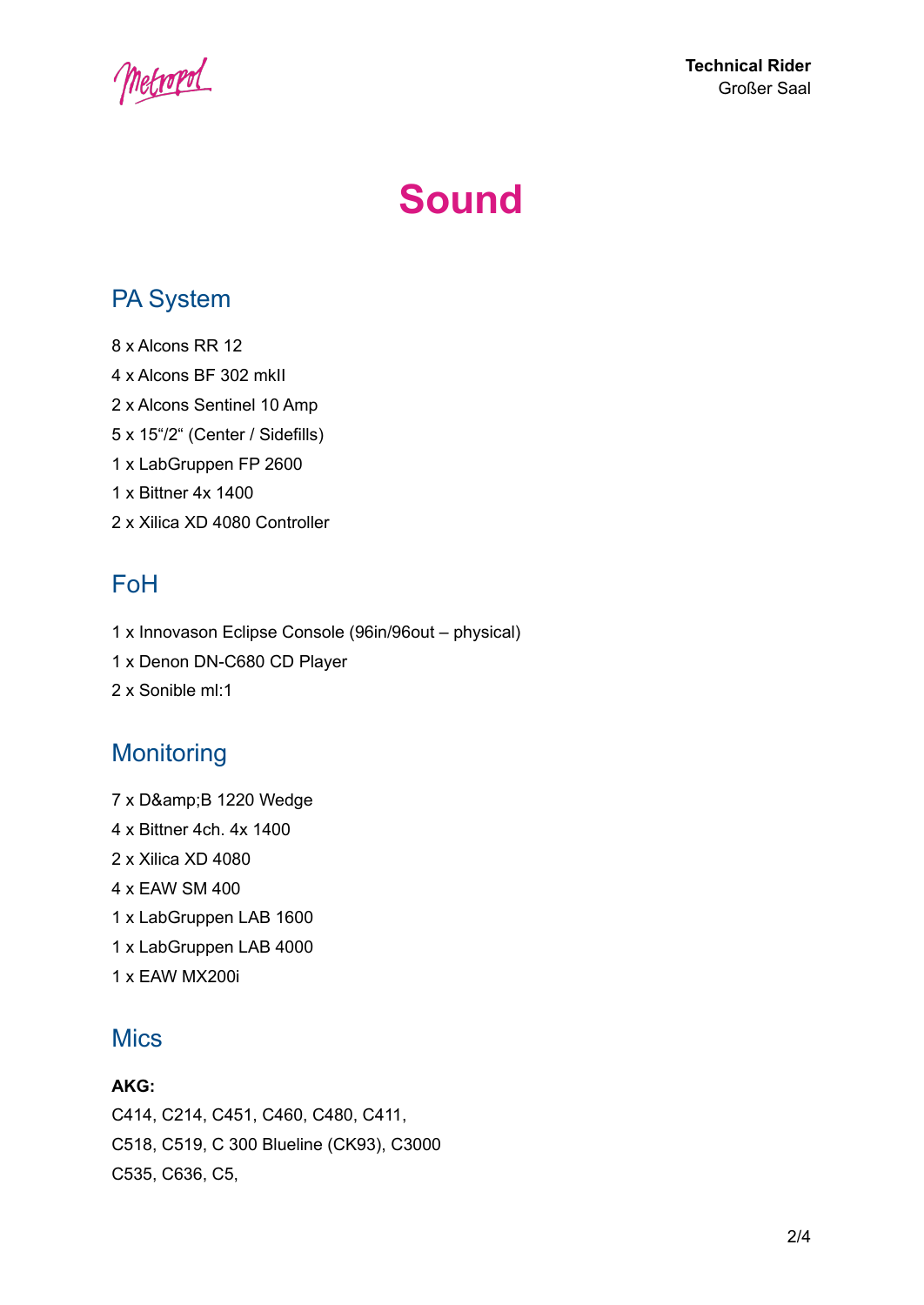metropol

D5, D40, D880, D3800, D12VR, D112 and more... **Shure:** 4 x SM58

2 x SM57

### DIs:

 x BSS AR 133 (active) x Whirlwind Mono DI Box (passive) x Whirlwind Stereo DI Box (passive) x Countryman DI Box (active)

### 14ch wireless system (AKG 4500):

8 x HT 4500 – capsules: AKG D5, D7, C5, C535, C5900) 14 x PT 4500 – headsets: Voice Technologies)

### Backline (for rent! – prices on demand)

1 x Yamaha CP 33 1 x Roland Jazz Chorus

1 x Ampeg Bass Amp

1 x Sonor Drumset (no cymbals)

## **Light**

### **Console**

#### **Road Hog 4 HES**

- + fader wing
- + 19" touchscreen